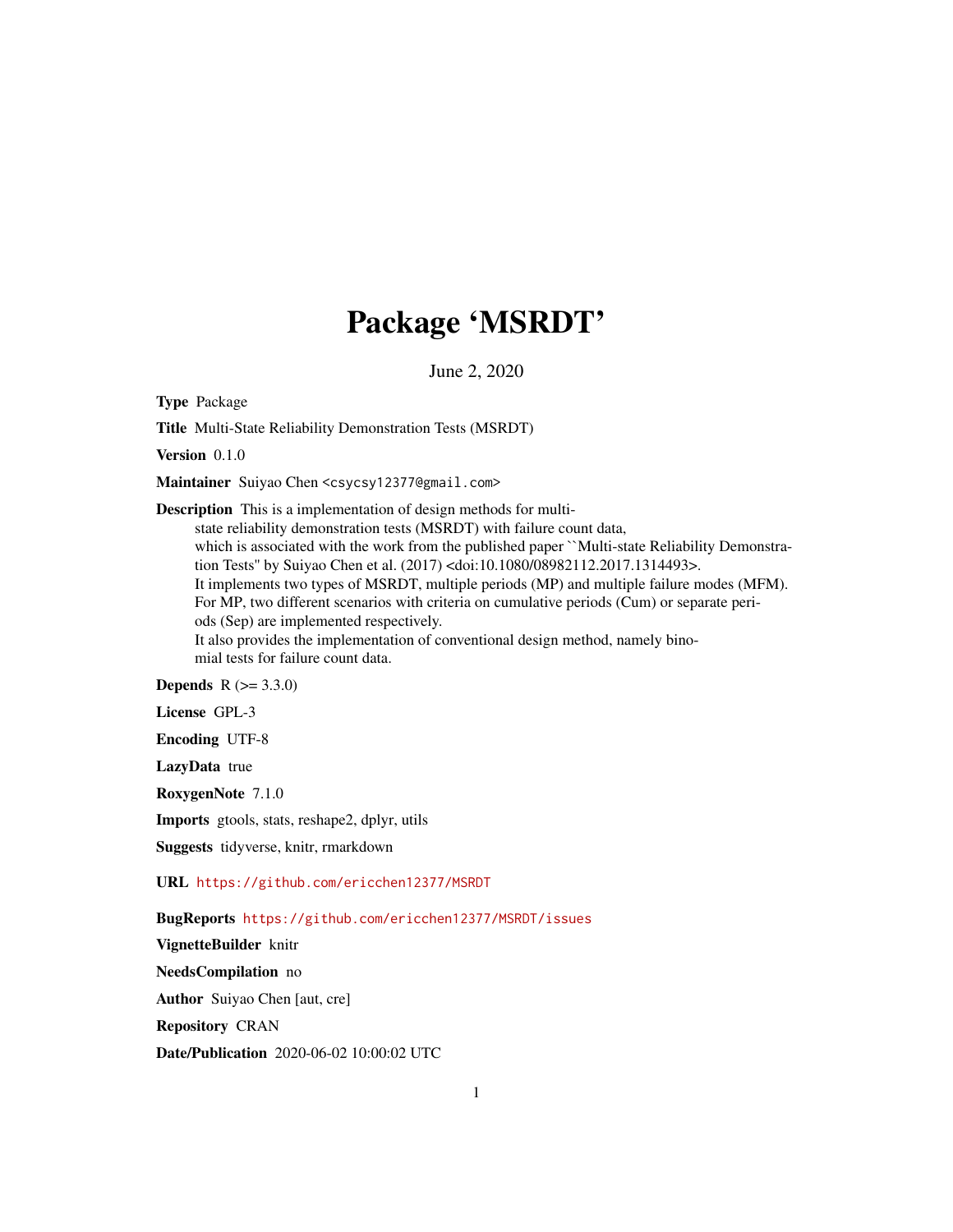## <span id="page-1-0"></span>R topics documented:

|       | bcore |                |
|-------|-------|----------------|
|       |       | $\overline{4}$ |
|       |       | $\overline{4}$ |
|       |       | -5             |
|       |       | -6             |
|       |       |                |
|       |       |                |
|       |       |                |
|       |       |                |
|       |       |                |
|       |       |                |
|       |       |                |
|       |       |                |
|       |       |                |
|       |       |                |
|       |       |                |
| Index |       | 16             |

<span id="page-1-1"></span>bconsumerrisk *Consumer's Risk for Binomial RDT*

#### Description

Define the consumer's risk function which gets the probability of passing the test when the lower level reliability requirement is not satisfied (for binomial RDT).

#### Usage

bconsumerrisk(n, c, pi, R)

#### Arguments

| n  | RDT sample size.                     |
|----|--------------------------------------|
| C. | Maximum allowable failures.          |
| рi | Failure probability.                 |
| R  | Lower level reliability requirement. |

#### Value

Probability of consumer's risk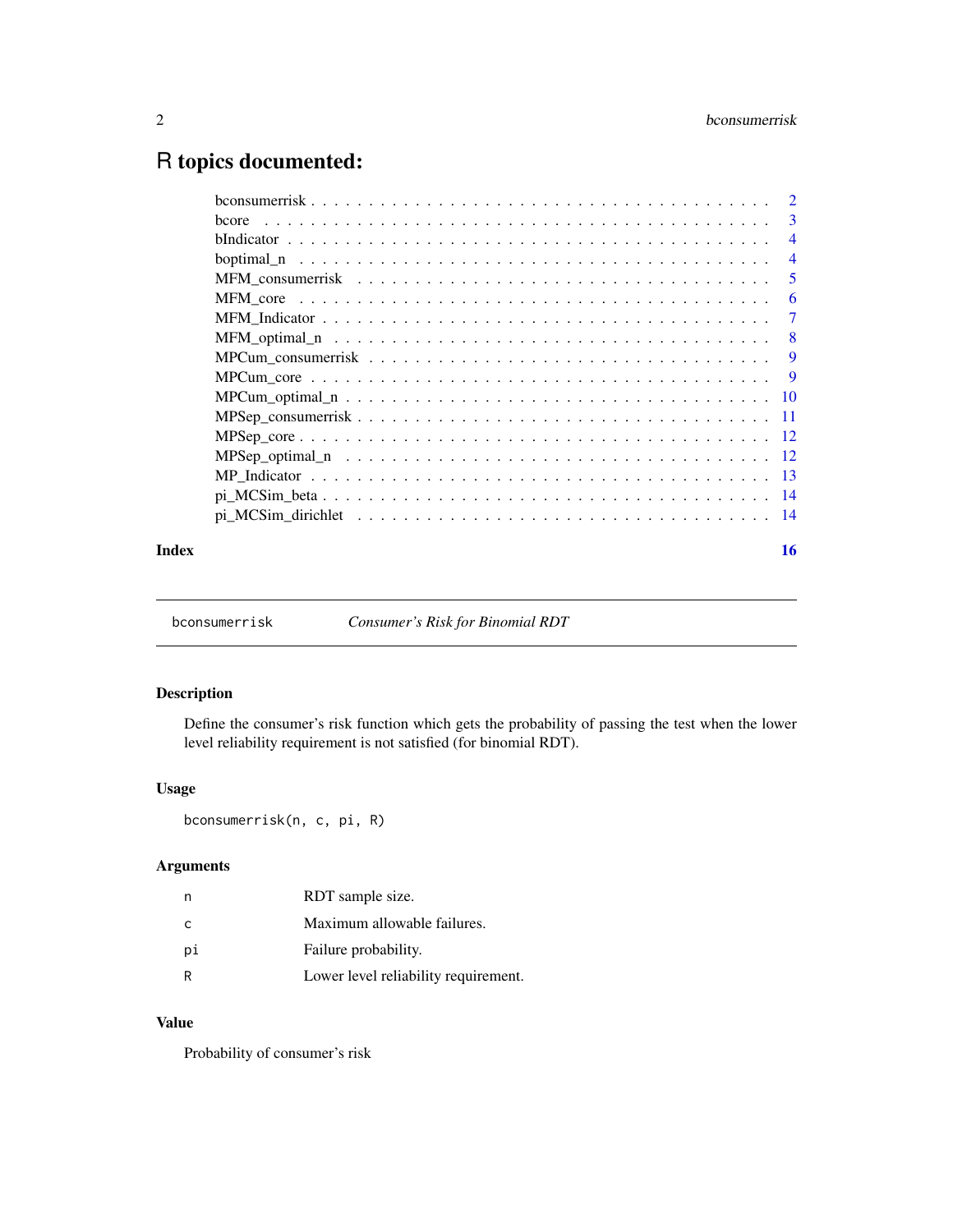#### <span id="page-2-0"></span>bcore 3

#### See Also

[bcore](#page-2-1) for getting the core probability of passting the test; [boptimal\\_n](#page-3-1) for getting the optimal test sample size; [bIndicator](#page-3-2) for getting the binary indicator;

Other Binomial RDT functions: [bIndicator\(](#page-3-2)), [bcore\(](#page-2-1)), [boptimal\\_n\(](#page-3-1))

#### Examples

```
pi \leq -pi_MCSim_beta(M = 1000, seed = 10, a = 1, b = 1)bconsumerrisk(n = 10, c = 2, pi = pi, R = 0.8);
```
<span id="page-2-1"></span>

bcore *Probability Core for Binomial RDT*

#### Description

Define the summed core function inside of the integration which gets the probability of passing the test given specific failure probabilities (for binomial RDT).

#### Usage

bcore(n, c, pi)

#### Arguments

| n  | RDT sample size.            |
|----|-----------------------------|
| C  | Maximum allowable failures. |
| рi | Failure probability.        |

#### Value

Core probability of passing the test given specific failure probabilities.

#### See Also

[boptimal\\_n](#page-3-1) for getting the optimal test sample size; [bconsumerrisk](#page-1-1) for getting the consumer's risk; [bIndicator](#page-3-2) for getting the binary indicator;

Other Binomial RDT functions: [bIndicator\(](#page-3-2)), [bconsumerrisk\(](#page-1-1)), [boptimal\\_n\(](#page-3-1))

#### Examples

bcore( $n = 10$ ,  $c = 2$ ,  $pi = 0.2$ )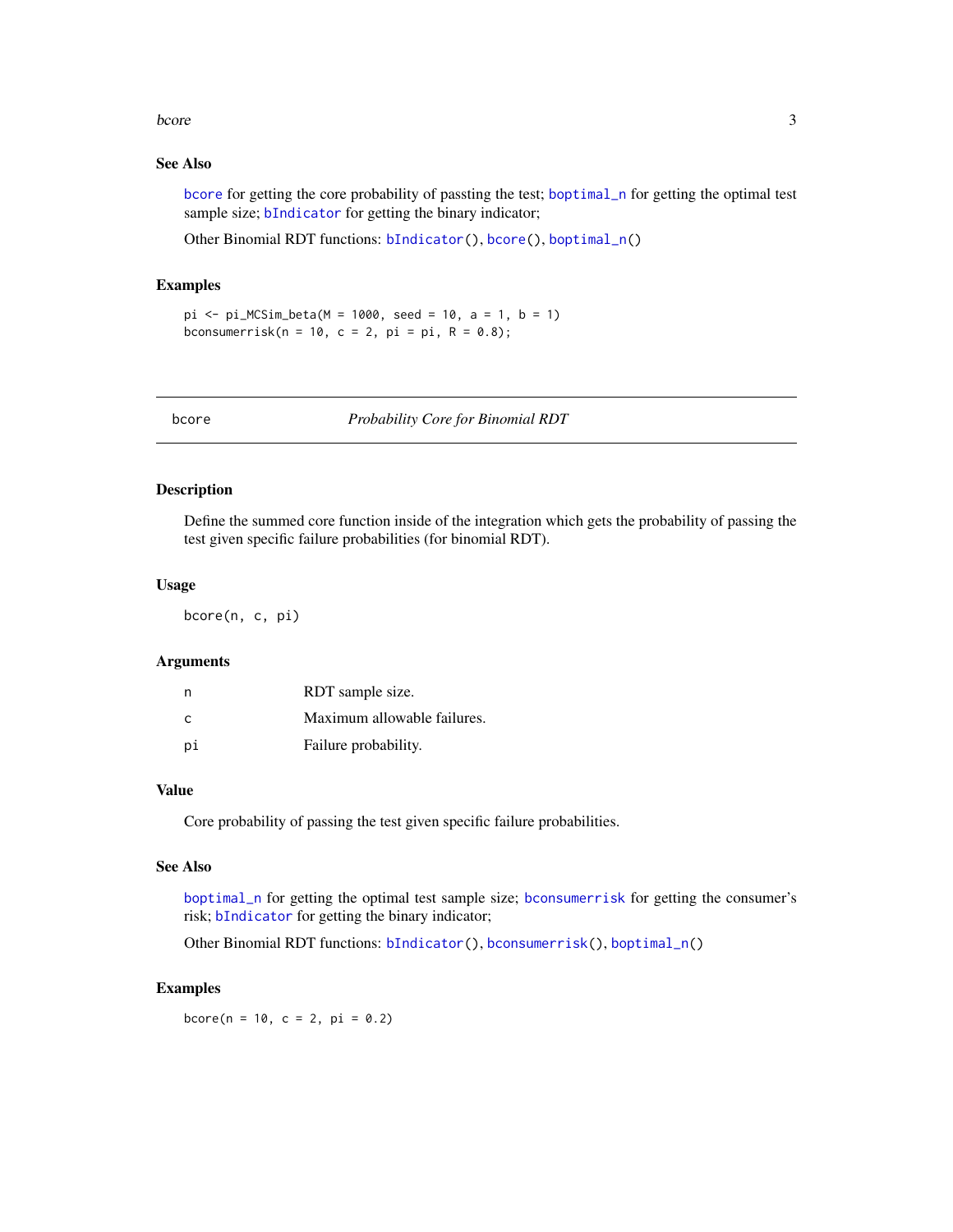<span id="page-3-2"></span><span id="page-3-0"></span>

Define the binary indicator function to check whether the failure probability satisfies the lower level reliability requirement (for binomial RDT).

#### Usage

bIndicator(pi, R)

#### Arguments

| рi | Failure probability.                 |
|----|--------------------------------------|
| R  | Lower Level reliability requirement. |

#### Value

 $0 - No$ ;  $1 - Yes$ .

#### See Also

[bcore](#page-2-1) for getting the core probability of passting the test; [boptimal\\_n](#page-3-1) for getting the optimal test sample size; [bconsumerrisk](#page-1-1) for getting the consumer's risk;

Other Binomial RDT functions: [bconsumerrisk\(](#page-1-1)), [bcore\(](#page-2-1)), [boptimal\\_n\(](#page-3-1))

#### Examples

bIndicator(pi =  $0.05$ , R =  $0.9$ ) bIndicator(pi =  $0.2$ , R =  $0.9$ )

<span id="page-3-1"></span>

boptimal\_n *Optimal Test Sample Size for Binomial RDT*

#### Description

Define the optimal function to find the optimal test plan with minimum test sample size given an acceptable level of consumer's risk (for binomial RDT).

#### Usage

```
boptimal_n(c, pi, R, thres_CR)
```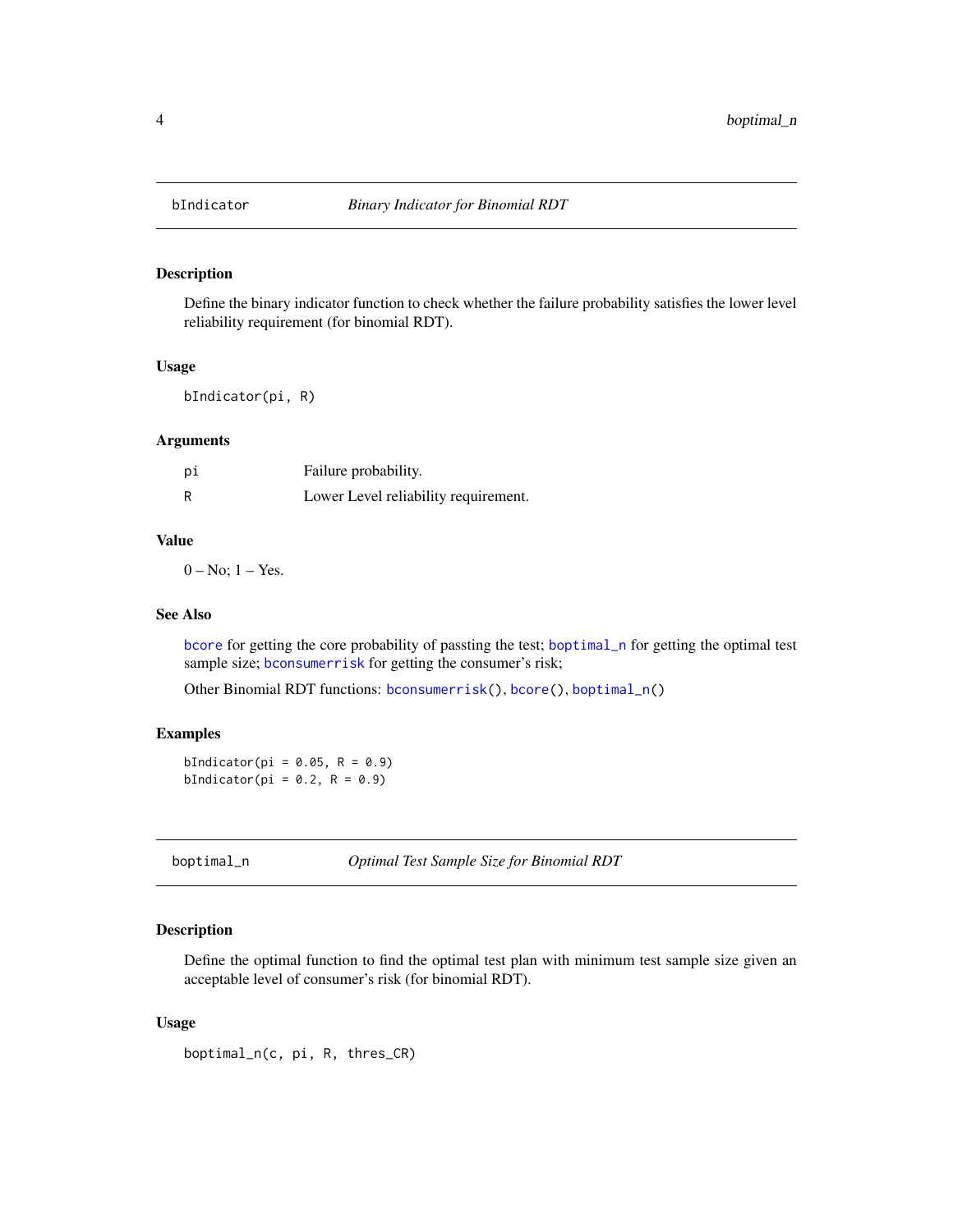#### <span id="page-4-0"></span>MFM\_consumerrisk 5

#### Arguments

| C        | Maximum allowable failures                      |
|----------|-------------------------------------------------|
| рi       | Failure probability                             |
| R        | Lower level reliability requirement             |
| thres_CR | Threshold (acceptable level) of consumer's risk |

#### Value

Minimum test sample size

#### See Also

[bcore](#page-2-1) for getting the core probability of passting the test; [bconsumerrisk](#page-1-1) for getting the consumer's risk; **[bIndicator](#page-3-2)** for getting the binary indicator;

Other Binomial RDT functions: [bIndicator\(](#page-3-2)), [bconsumerrisk\(](#page-1-1)), [bcore\(](#page-2-1))

#### Examples

 $pi \le - pi_MCSim\_beta(M = 5000, seed = 10, a = 1, b = 1)$  $b$ optimal\_n(c = 2, pi = pi, R = 0.8, thres\_CR = 0.05)

<span id="page-4-1"></span>

| MFM consumerrisk | Consumer's Risk for Multi-state RDT with Multiple Failure Modes |
|------------------|-----------------------------------------------------------------|
|                  | (MFM)                                                           |

#### Description

Define the consumer risk function which gets the probability of passing the test when the lower level reliability requirements are not satisfied under different failure modes (for Multi-state RDT, Multiple Failure Modes).

#### Usage

```
MFM_consumerrisk(n, cvec, pivec, Rvec)
```
#### Arguments

| n     | RDT sample size                                                                                     |
|-------|-----------------------------------------------------------------------------------------------------|
| cvec  | Maximum allowable failures for each separate period                                                 |
| pivec | Failure probability for each seperate period                                                        |
| Rvec  | Lower level reliability requirements for each cumulative period from the begin-<br>ing of the test. |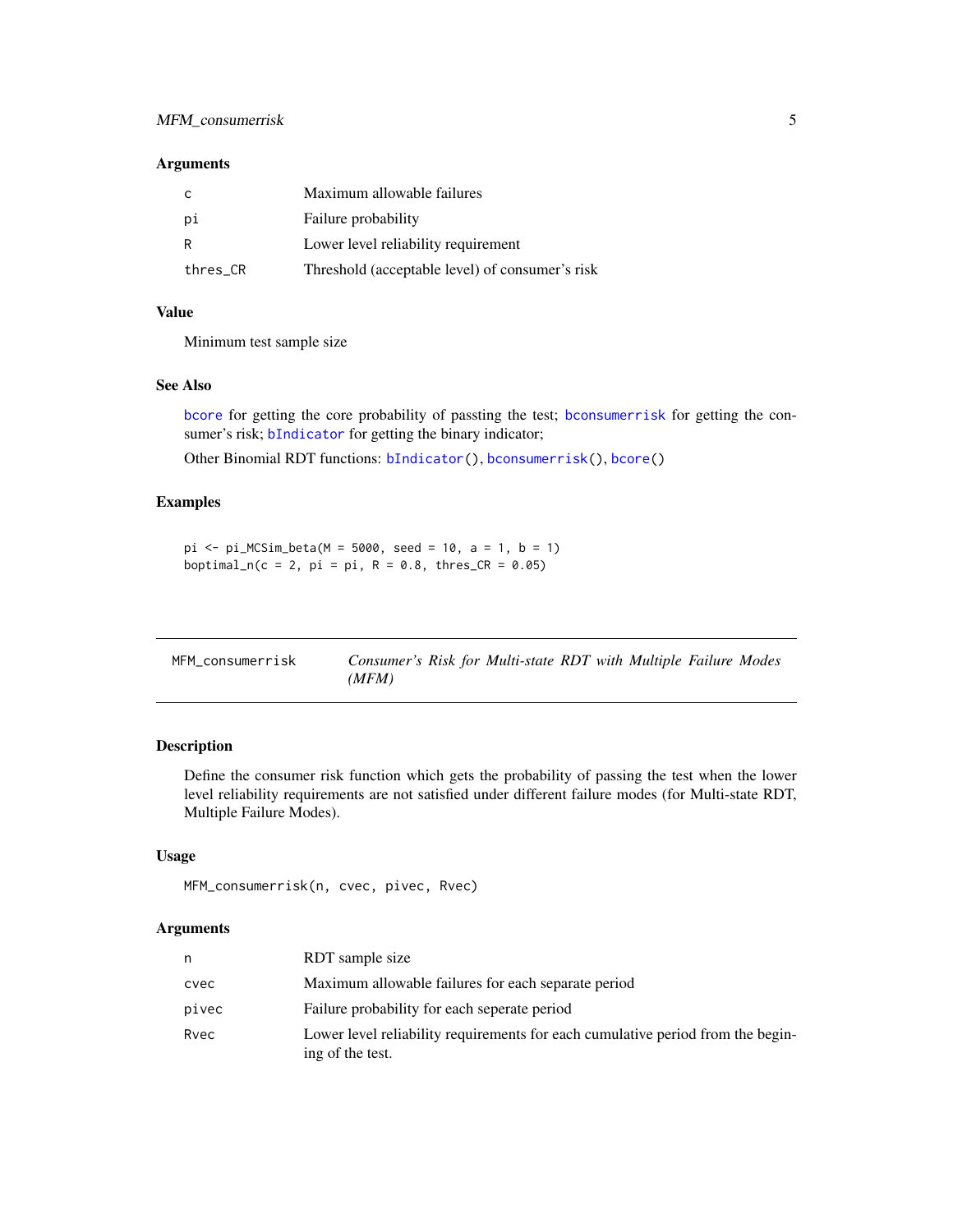#### <span id="page-5-0"></span>Value

Probability for consumer's risk

#### See Also

[MFM\\_core](#page-5-1) for getting the core probability of passting the test; [MFM\\_Indicator](#page-6-1) for getting the binary indicator; [MFM\\_optimal\\_n](#page-7-1) for getting the optimal test sample size;

Other MSRDT for MFM functions: [MFM\\_Indicator\(](#page-6-1)), [MFM\\_core\(](#page-5-1)), [MFM\\_optimal\\_n\(](#page-7-1))

#### Examples

```
pi1 <- pi_MCSim_beta(M = 1000, seed = 10, a = 1, b = 1)pi2 <- pi_MCSim_beta(M = 1000, seed = 10, a = 2, b = 18)
MFM\_consumerrisk(n = 10, cvec = c(1, 1), pivec = child(pi1, pi2), Rvec = c(0.8, 0.7))
```
<span id="page-5-1"></span>

| MFM core | Probability Core for Multi-state RDT with Multiple Failure Modes |  |  |  |  |
|----------|------------------------------------------------------------------|--|--|--|--|
|          | (MFM)                                                            |  |  |  |  |

#### Description

Define the summed core function inside of the integration which gets the probability of passing the test given specific failure probabilities under different failure modes (for Multi-state RDT, Multiple Failure Modes).

#### Usage

MFM\_core(n, cvec, pivec)

#### Arguments

| n     | RDT sample size                                     |
|-------|-----------------------------------------------------|
| cvec  | Maximum allowable failures for each separate period |
| pivec | Failure probability for each seperate period        |

#### Value

Core probability of passing the test given specific failure probabilities

#### See Also

[MFM\\_consumerrisk](#page-4-1) for getting the consumer's risk; [MFM\\_Indicator](#page-6-1) for getting the binary indicator; [MFM\\_optimal\\_n](#page-7-1) for getting the optimal test sample size;

Other MSRDT for MFM functions: [MFM\\_Indicator\(](#page-6-1)), [MFM\\_consumerrisk\(](#page-4-1)), [MFM\\_optimal\\_n\(](#page-7-1))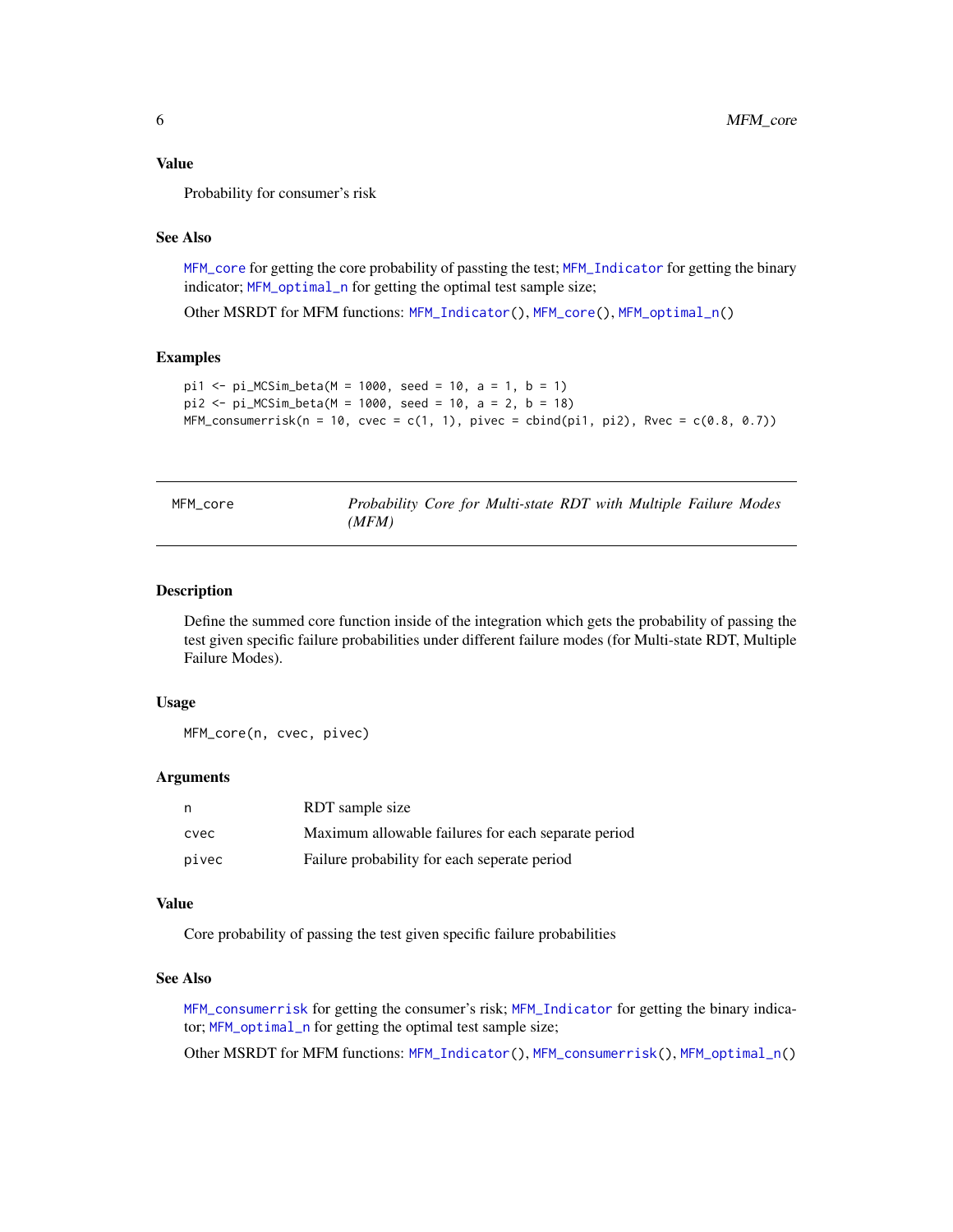#### <span id="page-6-0"></span>MFM\_Indicator 7

#### Examples

```
#' #Example for two failure modes
pi1 \leq -pi_MCSim_beta(M = 1000, seed = 10, a = 1, b = 1)pi2 \le -pi_MCSim_beta(M = 1000, seed = 10, a = 2, b = 18)MFM\_core(n = 10, cvec = c(1, 1), piece = c(pi1[1], pi2[1]));
#The function also works for more than two failure modes.
#However, the computation cost may increase.
#Example for three failure modes
MFM_{core}(n = 10, \text{cvec} = c(1, 1, 1), \text{piece} = c(0.8, 0.9, 0.8));
```
<span id="page-6-1"></span>

| MFM Indicator |       | Binary Indicator for Multi-state RDT with Multiple Failure Modes |  |  |  |
|---------------|-------|------------------------------------------------------------------|--|--|--|
|               | (MFM) |                                                                  |  |  |  |

#### Description

Define the binary indicator function to check whether the failure probability satisfies the lower level reliability requirements for each failure mode (for Multi-state RDT, Multiple Failure Models)

#### Usage

```
MFM_Indicator(pivec, Rvec)
```
#### Arguments

| pivec | Failure probability for each separate period.                                   |
|-------|---------------------------------------------------------------------------------|
| Rvec  | Lower level reliability requirements for each cumulative period from the begin- |
|       | ing of the test.                                                                |

#### Value

 $0 - No$ ;  $1 - Yes$ .

#### See Also

[MFM\\_core](#page-5-1) for getting the core probability of passting the test; [MFM\\_consumerrisk](#page-4-1) for getting the consumer's risk; [MFM\\_optimal\\_n](#page-7-1) for getting the optimal test sample size;

Other MSRDT for MFM functions: [MFM\\_consumerrisk\(](#page-4-1)), [MFM\\_core\(](#page-5-1)), [MFM\\_optimal\\_n\(](#page-7-1))

```
MFM_1ndicator(pivec = c(0.1, 0.2), Rvec = c(0.8, 0.6))MFM\_Indication(pivec = c(0.1, 0.2, 0.1), Rvec = c(0.8, 0.6, 0.4))MFM_1ndicator(pivec = c(0.1, 0.4), Rvec = c(0.8, 0.7))
```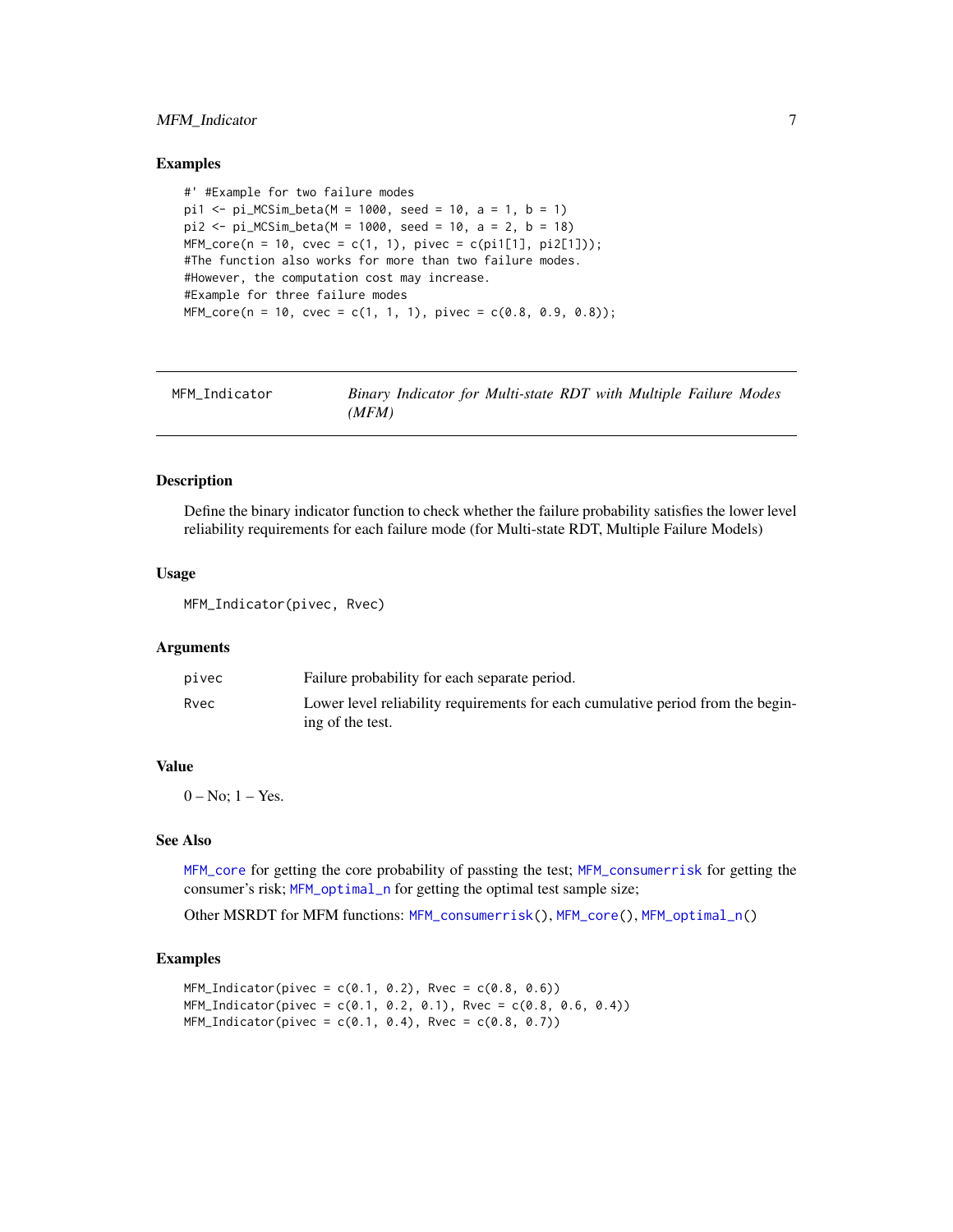<span id="page-7-1"></span><span id="page-7-0"></span>

Define the optimal function to find the optimal test plan with minimum test sample size given an acceptable level of consumer's risk (for Multi-state RDT, Multiple Failure Modes).

#### Usage

MFM\_optimal\_n(cvec, pivec, Rvec, thres\_CR)

#### Arguments

| cvec     | Maximum allowable failures for each separate period                                                 |
|----------|-----------------------------------------------------------------------------------------------------|
| pivec    | Failure probability for each seperate period                                                        |
| Rvec     | Lower level reliability requirements for each cumulative period from the begin-<br>ing of the test. |
| thres_CR | Threshold (acceptable level) of consumer's risk                                                     |

#### Value

Minimum test sample size

#### See Also

[MFM\\_core](#page-5-1) for getting the core probability of passting the test; [MFM\\_consumerrisk](#page-4-1) for getting the consumer's risk; [MFM\\_Indicator](#page-6-1) for getting the binary indicator;

Other MSRDT for MFM functions: [MFM\\_Indicator\(](#page-6-1)), [MFM\\_consumerrisk\(](#page-4-1)), [MFM\\_core\(](#page-5-1))

```
pi1 <- pi_MCSim_beta(M = 5000, seed = 10, a = 1, b = 1)
pi2 \leq pi_MCSim_beta(M = 5000, seed = 10, a = 2, b = 18)MFM\_optimal_n(cvec = c(1, 1), piece = child(pi1, pi2), Rvec = c(0.8, 0.7), thres_C(R = 0.05)
```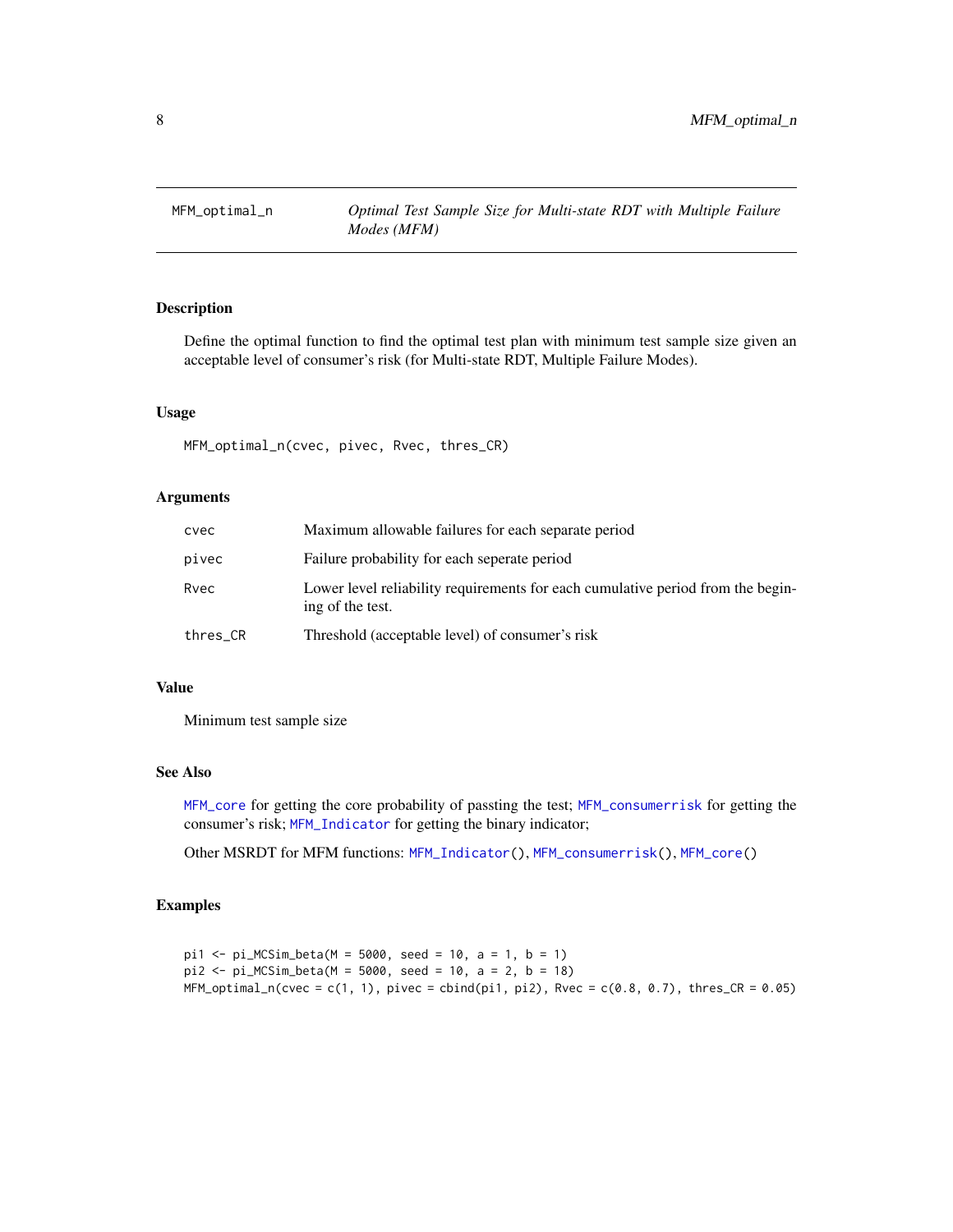<span id="page-8-0"></span>MPCum\_consumerrisk *Consumer's Risk for Multi-state RDT with Multiple Periods and Criteria for Cumulative Periods*

#### Description

Define the consumer risk function which gets the probability of passing the test when the lower level reliability requirements are not satisfied for any cumulative periods. The maximum allowable failures for each cumulative period need to be satisfied to pass the test (for Multi-state RDT, Multiple Periods, Scenario I)

#### Usage

MPCum\_consumerrisk(n, cvec, pivec, Rvec)

#### Arguments

| n     | RDT sample size                                                                                     |
|-------|-----------------------------------------------------------------------------------------------------|
| cvec  | Maximum allowable failures for each separate period                                                 |
| pivec | Failure probability for each seperate period                                                        |
| Rvec  | Lower level reliability requirements for each cumulative period from the begin-<br>ing of the test. |

#### Value

Probability for consumer's risk

#### Examples

```
pi \leq -pi_MCSim\_dirichlet(M = 1000, seed = 10, par = c(1, 1, 1))MPCum\_consumerrisk(n = 10, cvec = c(1, 1), pivec = pi, Rvec = c(0.8, 0.7))
```
MPCum\_core *Probability Core for Multi-state RDT with Multiple Periods and Criteria for Cumulative Periods*

#### Description

Define the summed core function inside of the integration which gets the probability of passing the test given specific failure probabilities. The maximum allowable failures for each cumulative period need to be satisfied to pass the test (for Multi-state RDT, Multiple Periods, Scenario I).

#### Usage

```
MPCum_core(n, cvec, pivec)
```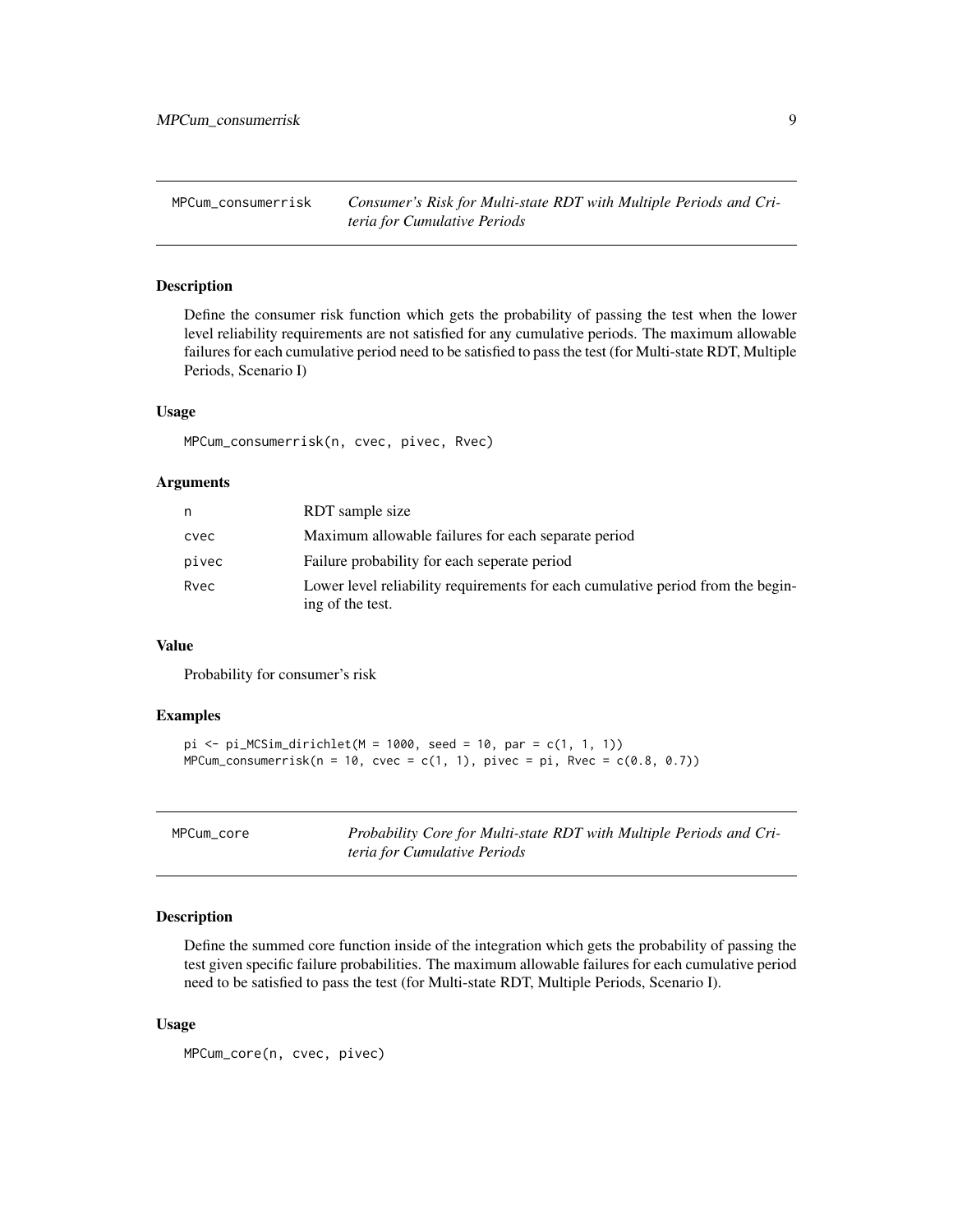#### <span id="page-9-0"></span>**Arguments**

| n     | RDT sample size                                     |
|-------|-----------------------------------------------------|
| cvec  | Maximum allowable failures for each separate period |
| pivec | Failure probability for each seperate period        |

#### Value

Core probability of passing the test given specific failure probabilities

#### Examples

```
#Example for two periods
pi <- pi_MCSim_dirichlet(M = 1000, seed = 10, par = c(1, 1, 1))
MPCum\_core(n = 10, cvec = c(1, 1), pivec = pi[1, 1);#The function also works for more than two periods, however, may increase the computation cost.
#Example for three periods
pi <- pi_MCSim_dirichlet(M = 1000, seed = 10, par = c(1, 1, 1, 1))
MPCum\_core(n = 10, cvec = c(1, 1, 1), piece = pi[1, 1);
```

| MPCum_optimal_n | Optimal Test Sample Size for Multi-state RDT with Multiple Periods |
|-----------------|--------------------------------------------------------------------|
|                 | and Criteria for Cumulative Periods                                |

#### Description

Define the optimal function to find the optimal test plan with minimum test sample size given an acceptable level of consumer's risk. The maximum allowable failures for each cumulative period need to be satisfied to pass the test (for Multi-state RDT, Multiple Periods, Scenario I)

#### Usage

MPCum\_optimal\_n(cvec, pivec, Rvec, thres\_CR)

#### Arguments

| cvec     | Maximum allowable failures for each separate period                                                 |
|----------|-----------------------------------------------------------------------------------------------------|
| pivec    | Failure probability for each seperate period                                                        |
| Rvec     | Lower level reliability requirements for each cumulative period from the begin-<br>ing of the test. |
| thres_CR | Threshold (acceptable level) of consumer's risk                                                     |

#### Value

Minimum test sample size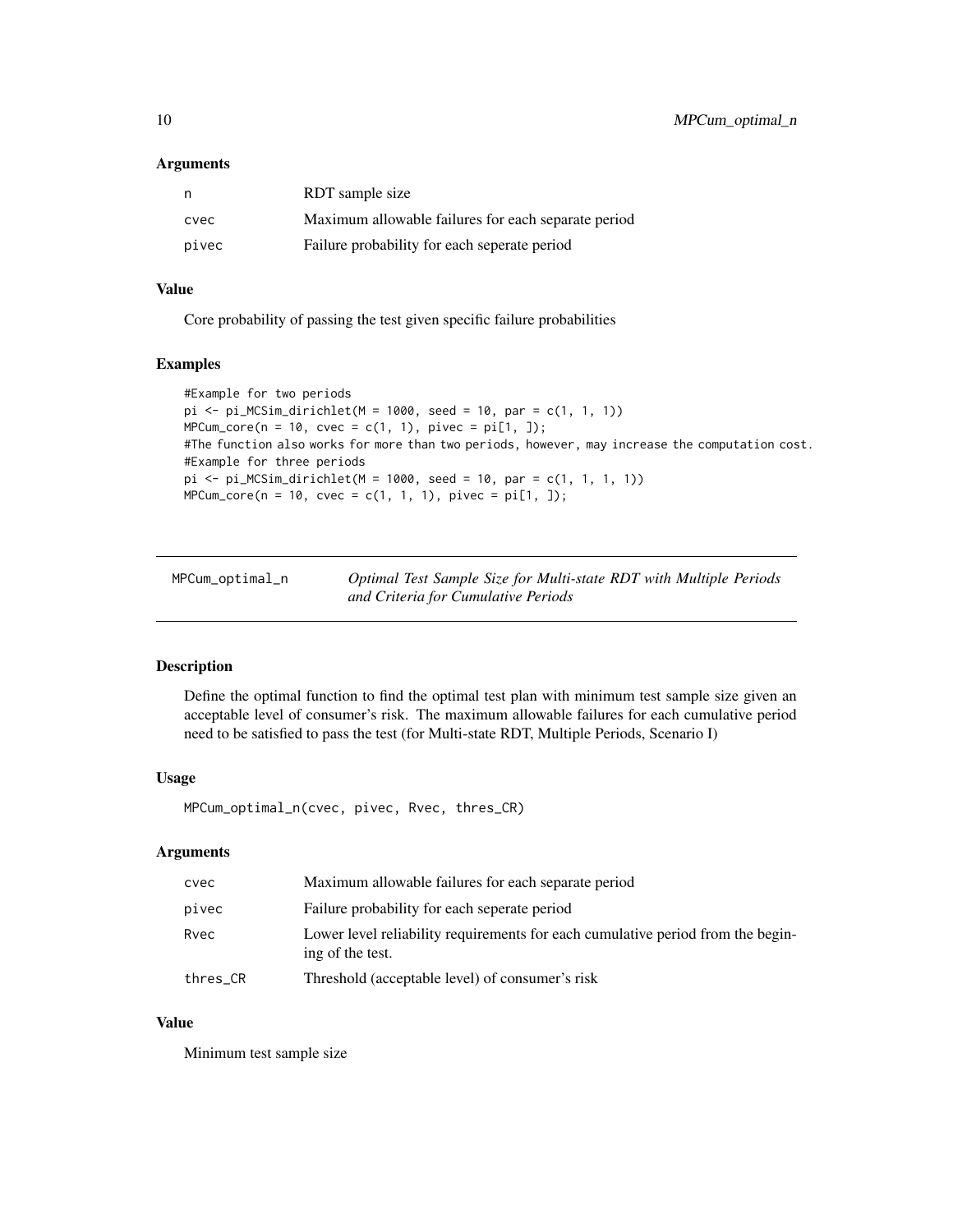#### <span id="page-10-0"></span>Examples

```
pi \leq -pi_MCSim\_dirichlet(M = 5000, seed = 10, par = c(1, 1, 1))MPCum\_optimal_n(cvec = c(1,1), piece = pi, Rvec = c(0.8, 0.7), thres_CR = 0.05)
```
MPSep\_consumerrisk *Consumer's Risk for Multi-state RDT with Multiple Periods and Criteria for Separate Periods*

#### Description

Define the consumer risk function hich gets the probability of passing the test when the lower level reliability requirements are not satisfied for any cumulative periods. The maximum allowable failures for each separate period need to be satisfied to pass the test (for Multi-state RDT, Multiple Periods, Scenario I)

#### Usage

MPSep\_consumerrisk(n, cvec, pivec, Rvec)

#### Arguments

| n     | RDT sample size                                                                                     |
|-------|-----------------------------------------------------------------------------------------------------|
| cvec  | Maximum allowable failures for each separate period                                                 |
| pivec | Failure probability for each seperate period                                                        |
| Rvec  | Lower level reliability requirements for each cumulative period from the begin-<br>ing of the test. |

#### Value

Probability for consumer's risk

```
pi < -pi_MCSim_dirichlet(M = 1000, seed = 10, par = c(1, 1, 1))
MPSep\_consumerrisk(n = 10, cvec = c(1, 1), pi = pi, Rvec = c(0.8, 0.7))
```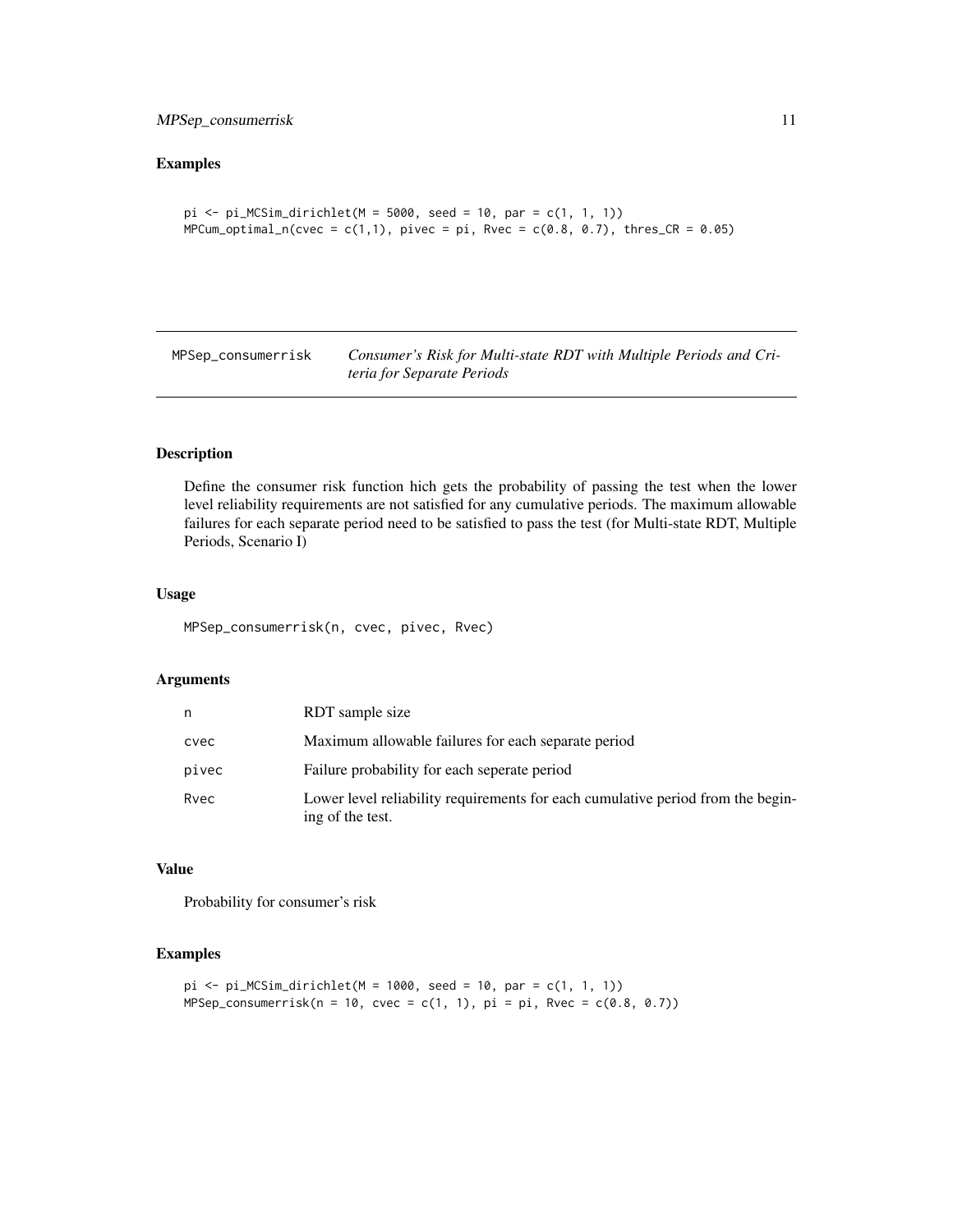<span id="page-11-0"></span>

Define the summed core function inside of the integration which gets the probability of passing the test given specific failure probabilities. The maximum allowable failures for each separate period need to be satisfied to pass the test (for Multi-state RDT, Multiple Periods, Scenario II).

#### Usage

MPSep\_core(n, cvec, pivec)

#### Arguments

| n     | RDT sample size                                     |
|-------|-----------------------------------------------------|
| cvec  | Maximum allowable failures for each separate period |
| pivec | Failure probability for each seperate period        |

#### Value

Core probability of passing the test given specific failure probabilities

#### Examples

```
#Example for two periods
pi \leq -pi_MCSim\_dirichlet(M = 1000, seed = 10, par = c(1, 1, 1))MPSep\_core(n = 10, cvec = c(1, 1), pivec = pi[1, 1);#The function also works for more than two periods, however, may increase the computation cost.
#Example for three periods
pi <- pi_MCSim_dirichlet(M = 1000, seed = 10, par = c(1, 1, 1, 1))
MPSep\_core(n = 10, cvec = c(1, 1, 1), piece = pi[1, 1);
```
MPSep\_optimal\_n *Optimal Test Sample Size for Multi-state RDT with Multiple Periods and Criteria for Separate Periods*

#### **Description**

Define the optimal function to find the optimal test plan with minimum test sample size given an acceptable level of consumer's risk. The maximum allowable failures for each separate period need to be satisfied to pass the test (for Multi-state RDT, Multiple Periods, Scenario I)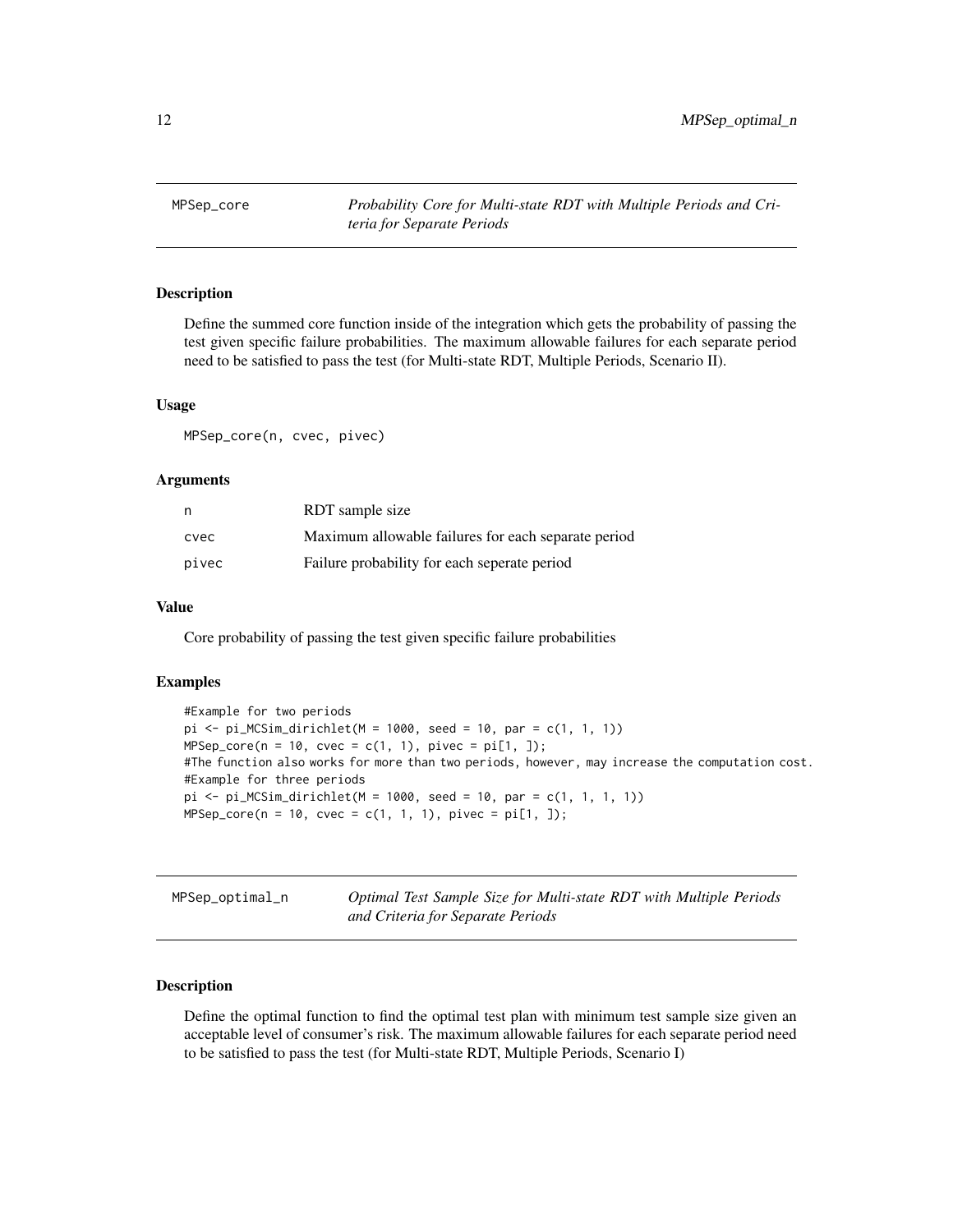#### <span id="page-12-0"></span>MP\_Indicator 13

#### Usage

MPSep\_optimal\_n(cvec, pivec, Rvec, thres\_CR)

#### Arguments

| cvec     | Maximum allowable failures for each separate period                                                 |
|----------|-----------------------------------------------------------------------------------------------------|
| pivec    | Failure probability for each seperate period                                                        |
| Rvec     | Lower level reliability requirements for each cumulative period from the begin-<br>ing of the test. |
| thres_CR | Threshold (acceptable level) of consumer's risk                                                     |

#### Value

Minimum test sample size

#### Examples

```
pi < -pi_MCSim_dirichlet(M = 5000, seed = 10, par = c(1, 1, 1))
MPSep\_optimal_n(cvec = c(1, 1), piece = pi, Proc = c(0.8, 0.7), thres_C = 0.05)
```

| MP Indicator | Binary Indicator for Multi-state RDT with Multiple Periods |  |
|--------------|------------------------------------------------------------|--|
|--------------|------------------------------------------------------------|--|

#### Description

Define the binary indicator function to check whether the failure probability satisfies the lower level reliability requirements for each cumulative period (for Multi-state RDT, Multiple Periods)

#### Usage

MP\_Indicator(pivec, Rvec)

#### Arguments

| pivec | Failure probability for each separate period.                                   |
|-------|---------------------------------------------------------------------------------|
| Rvec  | Lower level reliability requirements for each cumulative period from the begin- |
|       | ing of the test.                                                                |

#### Value

 $0 - No$ ;  $1 - Yes$ .

```
MP\_Indication(pivec = c(0.1, 0.2), Rvec = c(0.8, 0.6))MP_Indicator(pivec = c(0.1, 0.2, 0.1), Rvec = c(0.8, 0.6, 0.4))
MP\_Indication(pivec = c(0.1, 0.3), Rvec = c(0.8, 0.7))
```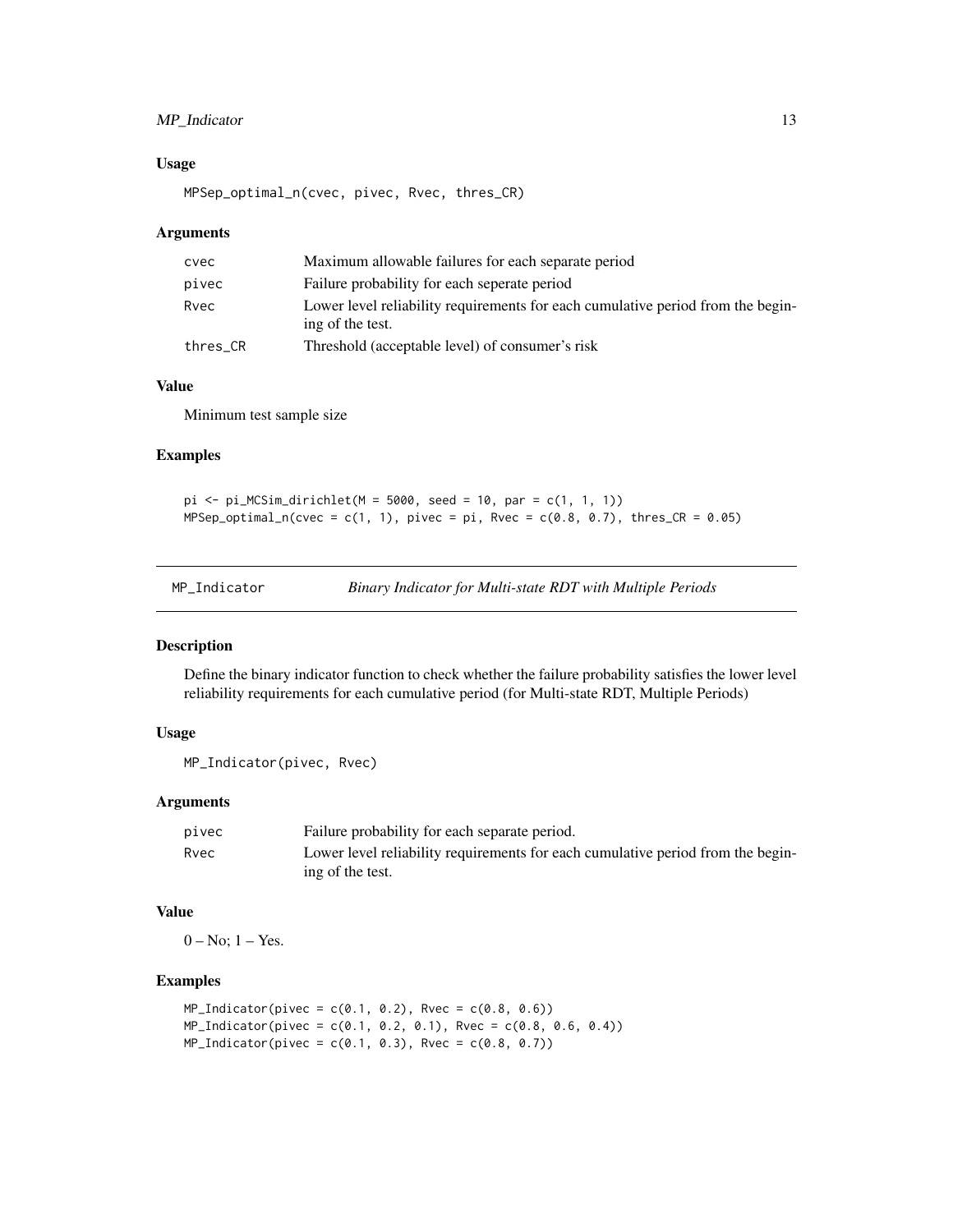<span id="page-13-2"></span><span id="page-13-0"></span>

Define the simulation function to generate failure probability with Beta prior distributions as conjugate prior to binomial distributions (for binomial RDT).

#### Usage

pi\_MCSim\_beta(M, seed, a, b)

#### Arguments

| M    | Simulation sample size                  |
|------|-----------------------------------------|
| seed | Random seed for random sample           |
| a    | Shape parameter 1 for beta distribution |
| h    | Shape parameter 2 for beta distribution |

#### Value

Vector of failure probability sample values

#### See Also

#### [pi\\_MCSim\\_dirichlet](#page-13-1)

Other Prior distribution generation functions: [pi\\_MCSim\\_dirichlet\(](#page-13-1))

#### Examples

 $pi \leq -pi_MCSim_beta(M = 1000, seed = 10, a = 1, b = 1)$ 

<span id="page-13-1"></span>pi\_MCSim\_dirichlet *Dirichlet Prior Simulation for Multi-state RDT*

#### Description

Define the simulation function to generate failure probability with Dirichlet prior distributions as conjugate prior to multinomial distributions (for multi-state RDT).

#### Usage

```
pi_MCSim_dirichlet(M, seed, par)
```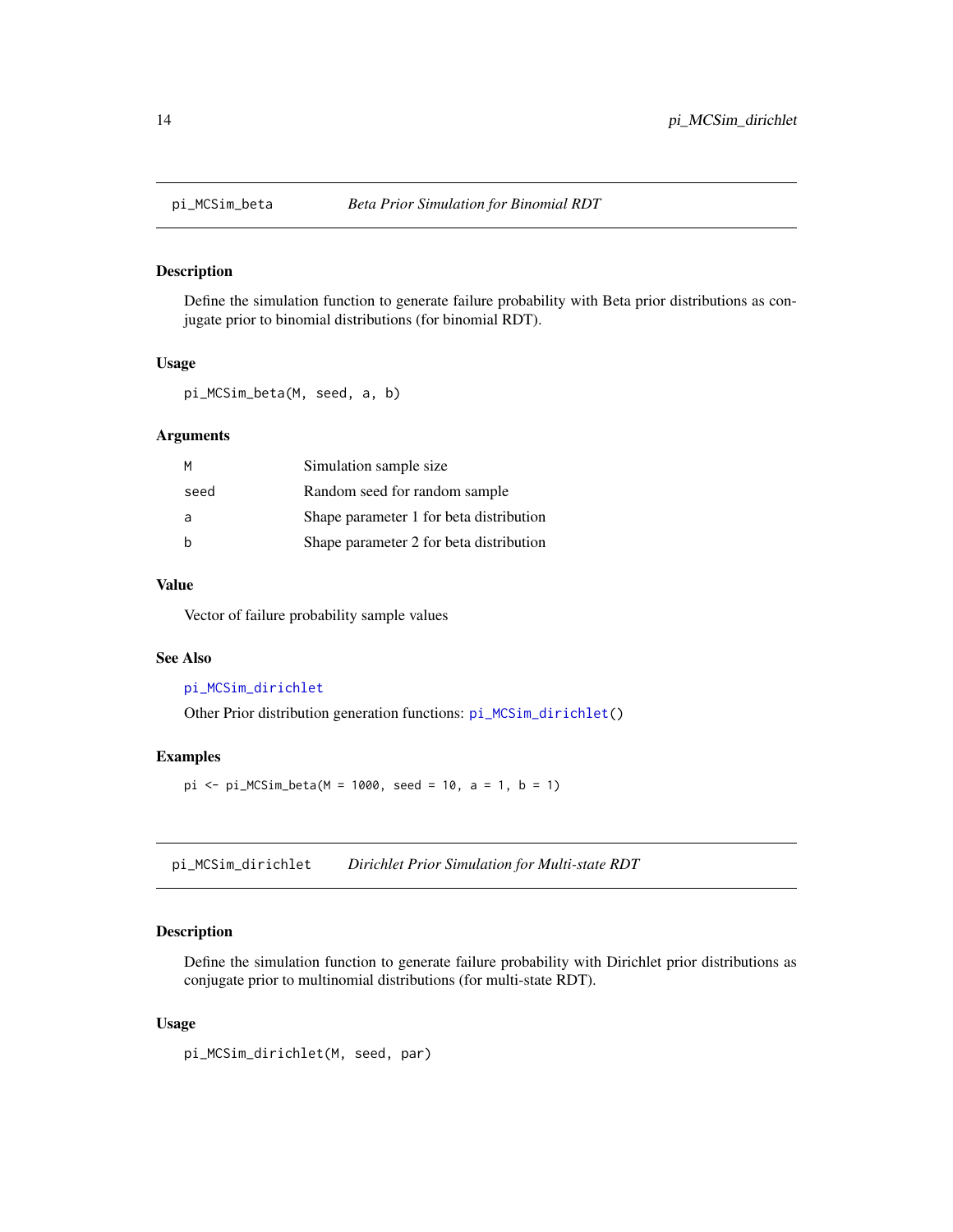#### <span id="page-14-0"></span>Arguments

| M    | Simulation sample size                |
|------|---------------------------------------|
| seed | Random seed for random sample         |
| par  | Parameters for dirichlet distribution |

### Value

Vector of failure probability sample

#### See Also

#### [pi\\_MCSim\\_beta](#page-13-2)

Other Prior distribution generation functions: [pi\\_MCSim\\_beta\(](#page-13-2))

#### Examples

pi <- pi\_MCSim\_dirichlet(M = 1000, seed = 10, par = c(1, 1, 1))